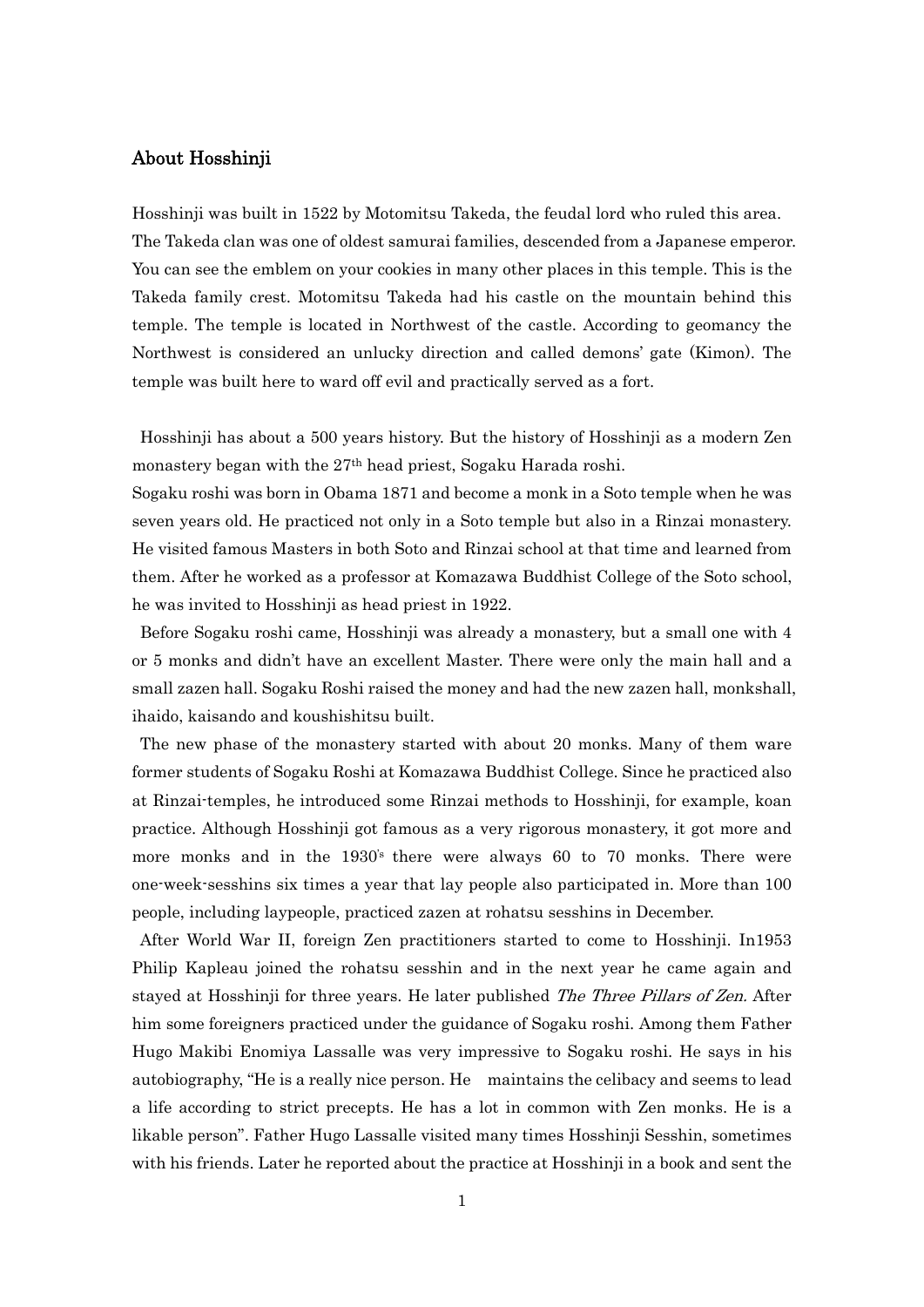book to Sogaku roshi. Sogaku roshi was very happy about that, although he didn't understand any words, only pictures, because he didn't know German.

After Sogaku roshi retired, his disciple Sessui Harada took over as the head priest and the abbot of Hosshinji monastery. After Sessui Harada roshi, Ungan Kakudo roshi became the 29<sup>th</sup> head priest of Hosshinji. After the short period of the 29<sup>th</sup> head priest, in 1974 Sekkei Harada roshi took over as the head priest and abbot. He is the incumbent head priest.

He was ordained by Sessui Harada roshi, but he didn't become his dharma heir.

He left Hosshinji for a while and practiced under the guidance of Gien Inoue roshi, who is considered one of greatest Soto Zen Master in the Showa era. Gien Inoue roshi gave Sekkei Harada roshi his Inka, that means, he officially recognized the enlightenment of Sekkei roshi. Sekkei roshi is one of a few people that received Inka from Gien Inoue roshi. Sekkei roshi started to teach Zen in sesshins in Europe and USA 1982.

From 2002 to 2004 Sekkei roshi stayed in Milan, Italy as director of Soto Zen Buddhism Europe Office.

#### Daily practice at Hosshinji

There are 14 Monks including the head priest and vice head priest and two lay residents now. Among them there are practitioners from abroad too, one monk from Colombia and layman from America and one from Greece.

The typical schedule of our daily activity is as follows:

4:00 wake up, zazen, sutra-chanting, and cleaning

7:00 breakfast

8:30 to 11:00 work-practice which we call samu

11:30 lunch

13:30 to 15:30 samu

16:20 sutra chanting

17:00 supper

19:20 zazen

21: 00 lights out

For samu we do maintenance and cleaning of the temple and the grave yard, gardening, making of firewood and so on. The samu is as important as zazen. It is said that the samu is Zen in motion. We go on takuhatsu, begging, every now and then. Especially in winter, January the fifth to February the third, we go on takuhatsu every day. This takuhatsu is also important Zen practice. Just like in Sogaku roshi's time we have sesshins six times a year.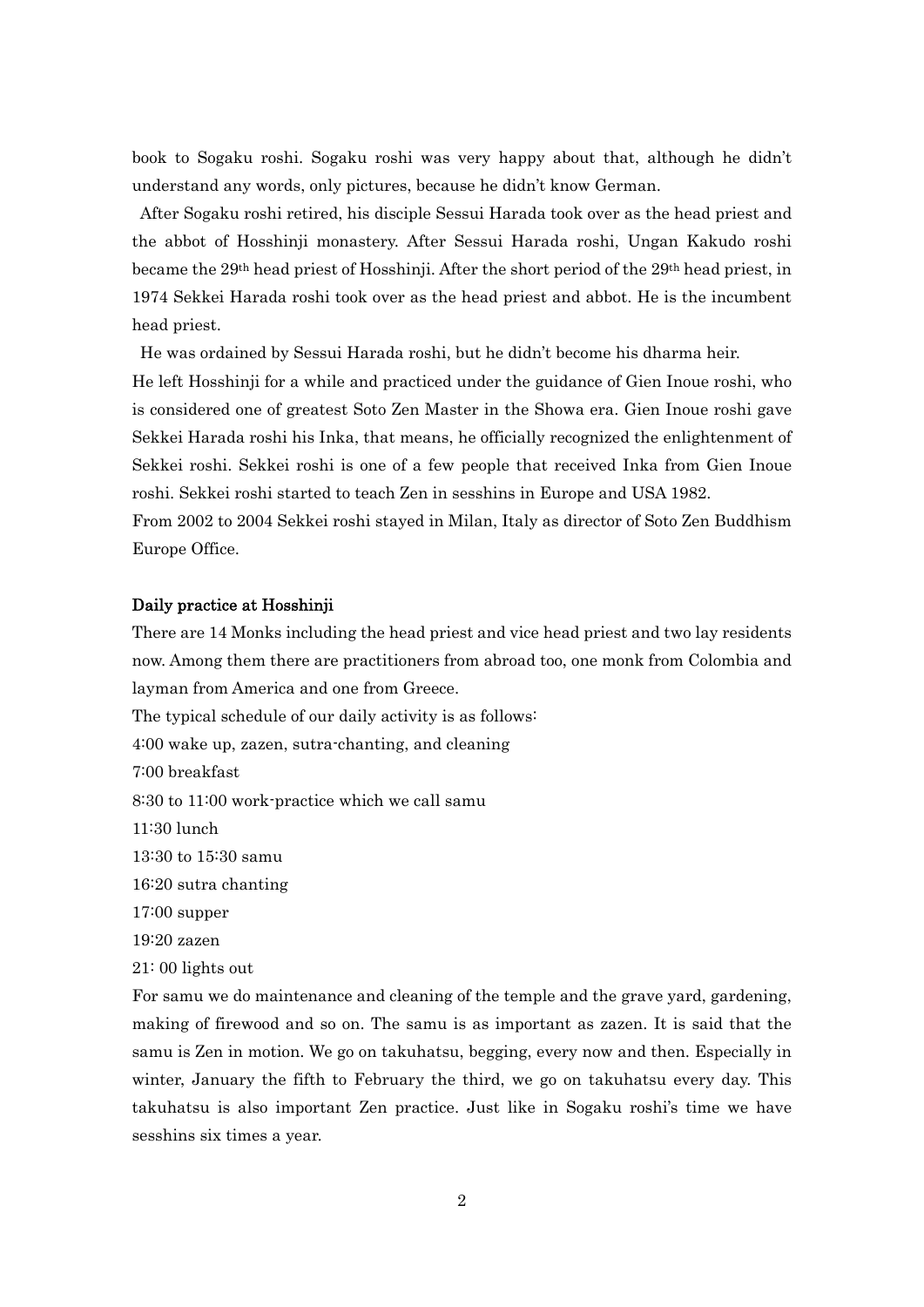### Explanation to Halls

#### Hatto (Dharma hall)

Sutra chanting in mornings and evenings and various ceremonies take place in the hatto. Main stature on the alter is Kanzeon bosatsu. Behind the alter we have a sculpture of Bodhi dharma, the founder of Zen Buddhism in China) and Daigenshuri bosatsu (guardian God of temples). This disposition of statues is quite common in Soto temples.

### Ihaido (memorial tablets hall)

This room is called the Ihaido, because Ihais, memorial tablets for the deceased, are placed by danka members. On the memorial tablet the posthumous names of danka members' family are inscribed. I have to explain now what danka is. Danka originally means a patron of a temple. Practically speaking dankas mean people who have a family grave in the graveyard of the temples. Monks of the temples take care of the graveyard and conduct funeral and memorial services of the deceased. Dankas pay an annual membership fee and when monks conduct funeral and memorial services, they pay for that too. This is usually the main revenue of a temple. Dankas don't have the habit of going to temple on Sunday like church, but they quite often visit the grave of their family, because in Japan ancestor veneration is strong. When they pay a visit to the grave, they come to this room and offer the incense at the memorial tablet of their family. On a tablet often many names are inscribed. They are not memorial tablets for a single parson, but for a whole family. The same thing goes for graves.

### Kaisando (Founders Hall)

#### Statues

- -Cyugansoujo: the first head priest
- -Tenganzensaku: the one who revived the temple
- After the Takeda clan was overthrown, the temple was rundown. Tengenzensaku had the temple rebuild in 1616.
- -Dogen Zenji: He is said to be the Founder of the Japanese Soto school, He transmitted Tendo Nyojyo's dharma, who belong to Chinese Soto school. But Dogen Zenji never used the word Soto school.
- -Keizan Zenji: The master four generations after Dogen Zenji
- He is the one who spread the teaching of Dogen Zenji all over Japan.
- Dogen Zenji and Keizan Zenji are said to be two great patriarchs in the Soto school -Motomitsu Takeda
- The sculpture is designated as a culture property of Fukui prefecture The memorial tablets of head priests